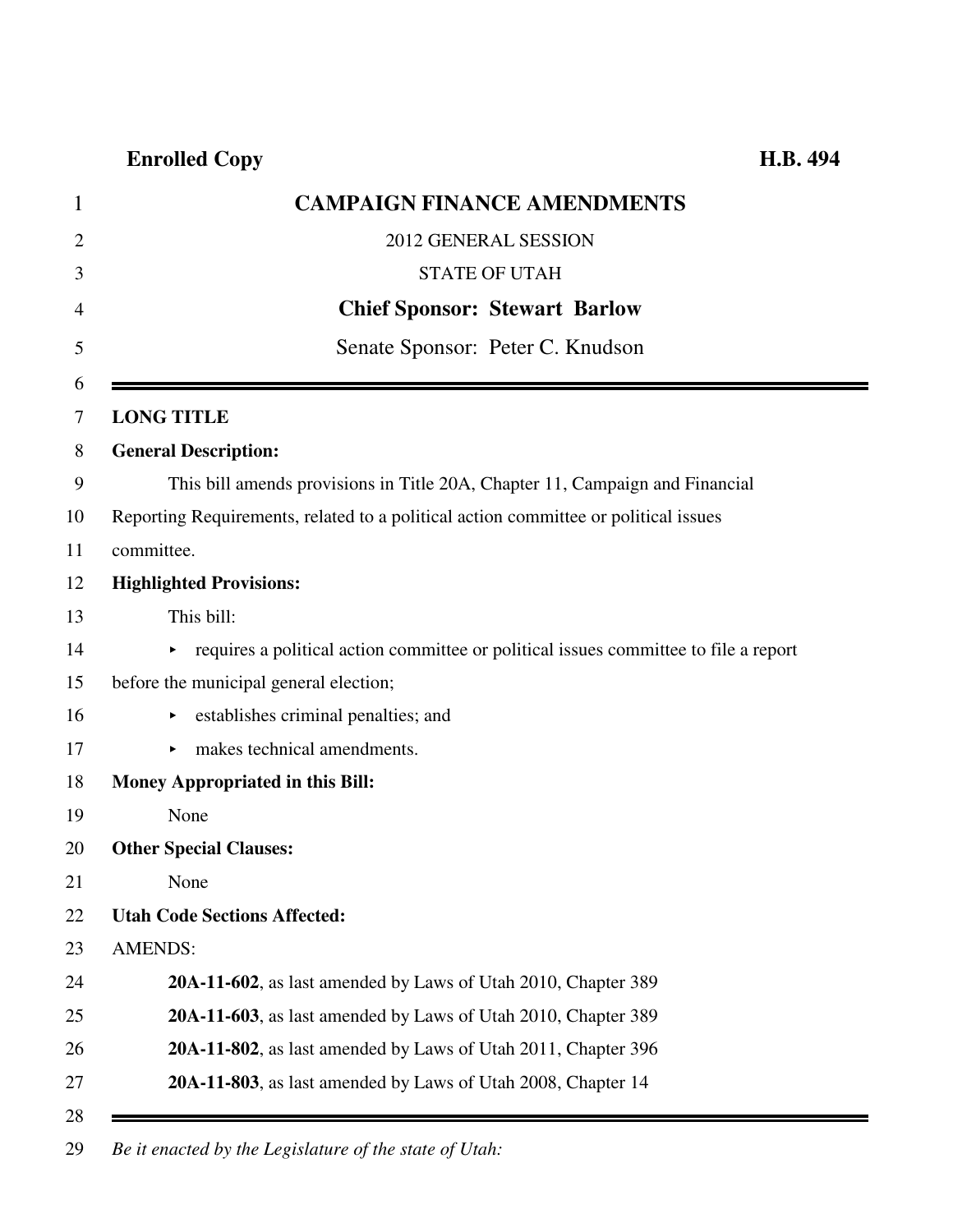**H.B. 494 Enrolled Copy**

| 30 | Section 1. Section 20A-11-602 is amended to read:                                                 |
|----|---------------------------------------------------------------------------------------------------|
| 31 | 20A-11-602. Political action committees -- Financial reporting.                                   |
| 32 | (1) (a) Each registered political action committee that has received contributions                |
| 33 | totaling at least \$750, or disbursed expenditures totaling at least \$50, during a calendar year |
| 34 | shall file a verified financial statement with the lieutenant governor's office:                  |
| 35 | (i) on January 10, reporting contributions and expenditures as of December 31 of the              |
| 36 | previous year;                                                                                    |
| 37 | (ii) seven days before the regular primary election date;                                         |
| 38 | (iii) on August 31; and                                                                           |
| 39 | (iv) seven days before:                                                                           |
| 40 | (A) the municipal general election; and                                                           |
| 41 | (B) the regular general election date.                                                            |
| 42 | (b) The registered political action committee shall report:                                       |
| 43 | (i) a detailed listing of all contributions received and expenditures made since the last         |
| 44 | statement; and                                                                                    |
| 45 | (ii) for financial statements filed under Subsections $(1)(a)(ii)$ through (iv), all              |
| 46 | contributions and expenditures as of five days before the required filing date of the financial   |
| 47 | statement.                                                                                        |
| 48 | (c) The registered political action committee need not file a statement under this                |
| 49 | section if it received no contributions and made no expenditures during the reporting period.     |
| 50 | (2) (a) The verified financial statement shall include:                                           |
| 51 | (i) the name and address of any individual that makes a contribution to the reporting             |
| 52 | political action committee, and the amount of the contribution;                                   |
| 53 | (ii) the identification of any publicly identified class of individuals that makes a              |
| 54 | contribution to the reporting political action committee, and the amount of the contribution;     |
| 55 | (iii) the name and address of any political action committee, group, or entity that makes         |
| 56 | a contribution to the reporting political action committee, and the amount of the contribution;   |
| 57 | (iv) for each nonmonetary contribution, the fair market value of the contribution;                |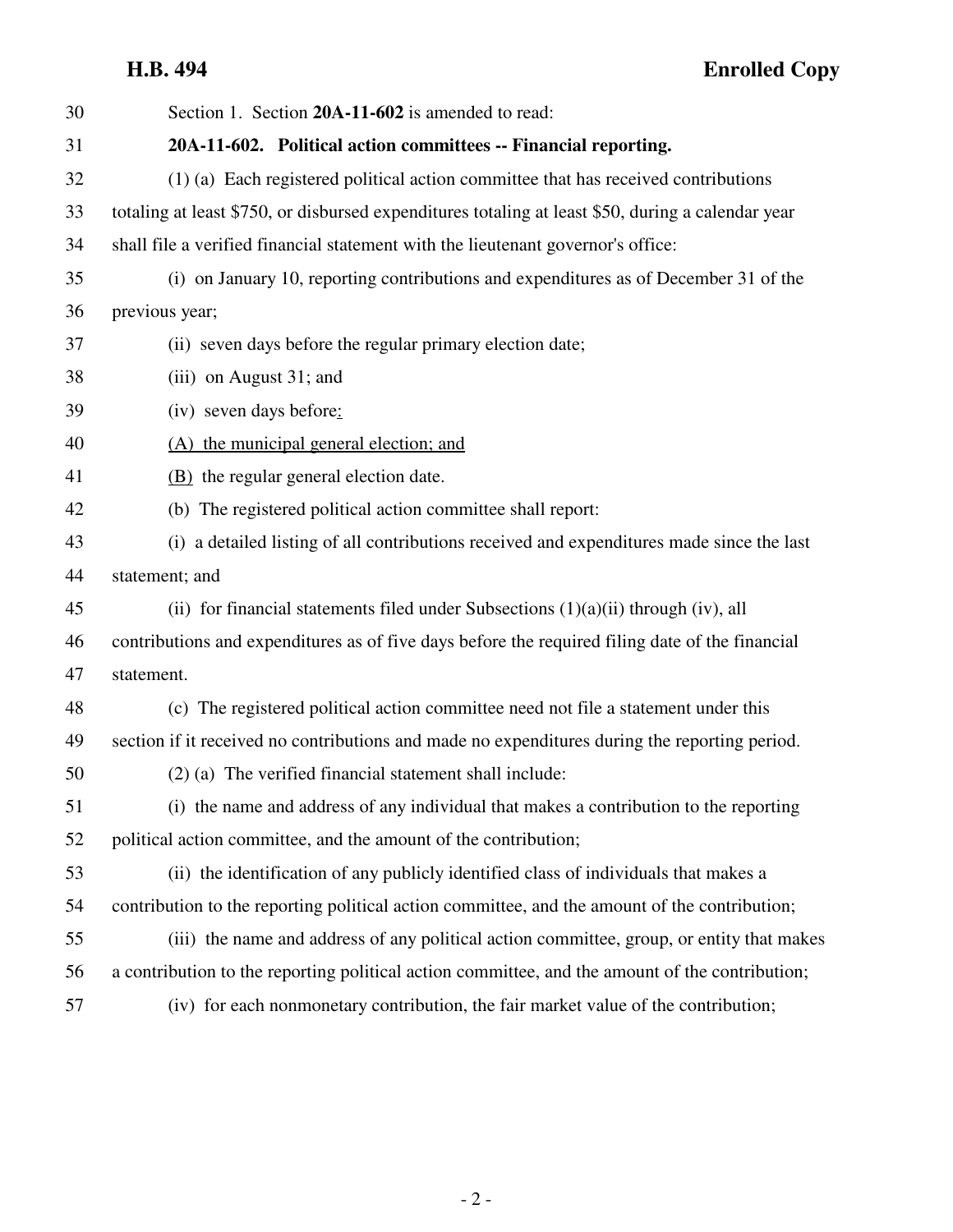| 58 | (v) the name and address of each reporting entity that received an expenditure from the                   |
|----|-----------------------------------------------------------------------------------------------------------|
| 59 | reporting political action committee, and the amount of each expenditure;                                 |
| 60 | (vi) for each nonmonetary expenditure, the fair market value of the expenditure;                          |
| 61 | (vii) the total amount of contributions received and expenditures disbursed by the                        |
| 62 | reporting political action committee;                                                                     |
| 63 | (viii) a statement by the political action committee's treasurer or chief financial officer               |
| 64 | certifying that, to the best of the person's knowledge, the financial report is accurate; and             |
| 65 | (ix) a summary page in the form required by the lieutenant governor that identifies:                      |
| 66 | (A) beginning balance;                                                                                    |
| 67 | (B) total contributions during the period since the last statement;                                       |
| 68 | (C) total contributions to date;                                                                          |
| 69 | (D) total expenditures during the period since the last statement; and                                    |
| 70 | (E) total expenditures to date.                                                                           |
| 71 | (b) (i) Contributions received by a political action committee that have a value of \$50                  |
| 72 | or less need not be reported individually, but shall be listed on the report as an aggregate total.       |
| 73 | (ii) Two or more contributions from the same source that have an aggregate total of                       |
| 74 | more than \$50 may not be reported in the aggregate, but shall be reported separately.                    |
| 75 | (3) A group or entity may not divide or separate into units, sections, or smaller groups                  |
| 76 | for the purpose of avoiding the financial reporting requirements of this chapter, and substance           |
| 77 | shall prevail over form in determining the scope or size of a political action committee.                 |
| 78 | Section 2. Section 20A-11-603 is amended to read:                                                         |
| 79 | 20A-11-603. Criminal penalties -- Fines.                                                                  |
| 80 | (1) (a) Each political action committee that fails to file the financial statement due                    |
| 81 | before the regular primary election, on August 31, $[\sigma r]$ before the municipal general election, or |
| 82 | before the regular general [session] election is:                                                         |
| 83 | (i) subject to a fine imposed in accordance with Section 20A-11-1005; and                                 |
| 84 | (ii) guilty of a class B misdemeanor.                                                                     |
| 85 | (b) The lieutenant governor shall report all violations of Subsection $(1)(a)$ to the                     |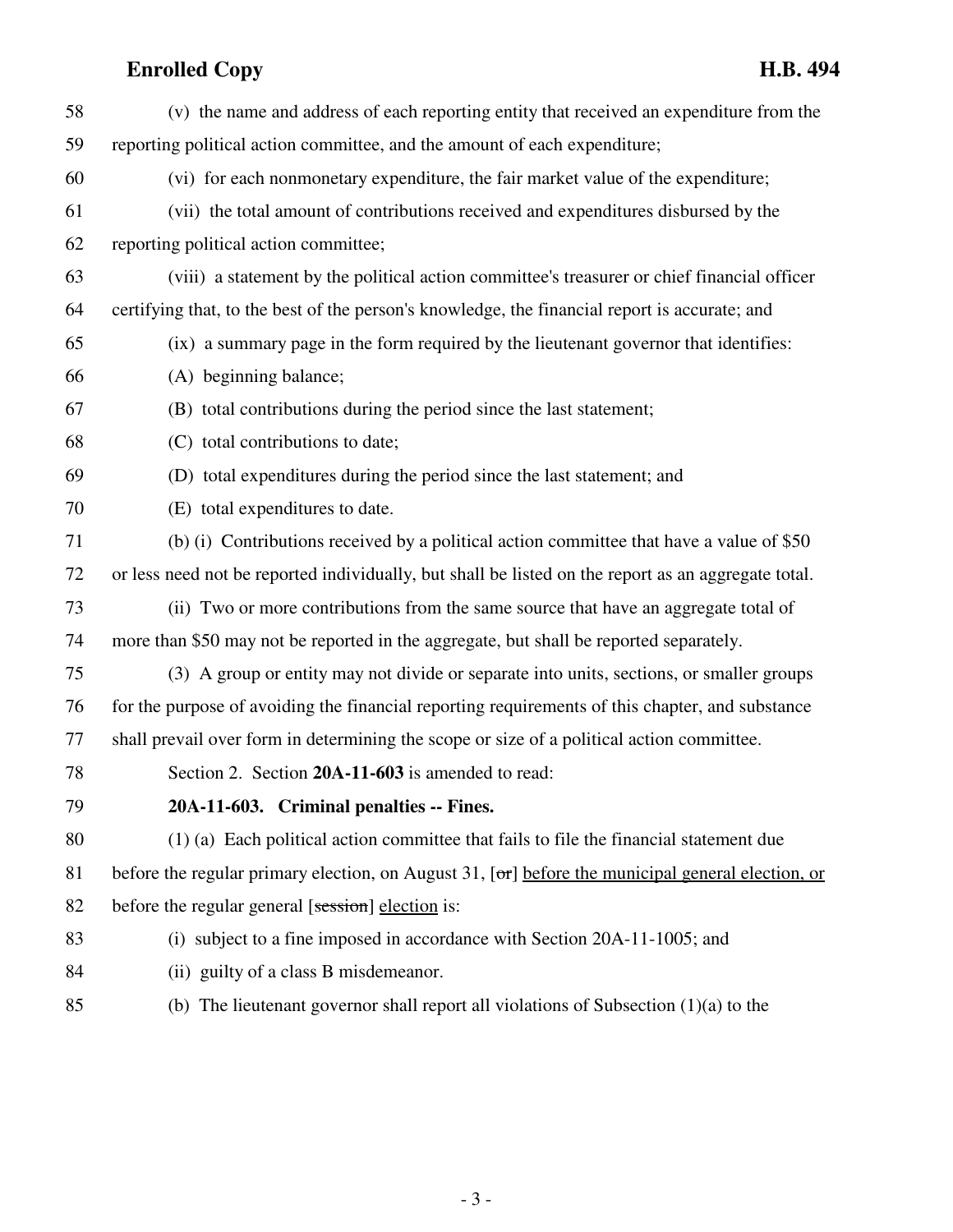**H.B. 494 Enrolled Copy**

86 attorney general. 87 (2) Within 30 days after a deadline for the filing of the January 10 statement required 88 by this part, the lieutenant governor shall review each filed statement to ensure that: 89 (a) each political action committee that is required to file a statement has filed one; and 90 (b) each statement contains the information required by this part. 91 (3) If it appears that any political action committee has failed to file the January 10 92 statement, if it appears that a filed statement does not conform to the law, or if the lieutenant 93 governor has received a written complaint alleging a violation of the law or the falsity of any 94 statement, the lieutenant governor shall, within five days of discovery of a violation or receipt 95 of a written complaint, notify the political action committee of the violation or written 96 complaint and direct the political action committee to file a statement correcting the problem. 97 (4) (a) It is unlawful for any political action committee to fail to file or amend a 98 statement within 14 days after receiving notice from the lieutenant governor under this section. 99 (b) Each political action committee who violates Subsection (4)(a) is guilty of a class B 100 misdemeanor. 101 (c) The lieutenant governor shall report all violations of Subsection (4)(a) to the 102 attorney general. 103 Section 3. Section **20A-11-802** is amended to read: 104 **20A-11-802. Political issues committees -- Financial reporting.** 105 (1) (a) Each registered political issues committee that has received political issues 106 contributions totaling at least \$750, or disbursed political issues expenditures totaling at least 107 \$50, during a calendar year, shall file a verified financial statement with the lieutenant 108 governor's office: 109 (i) on January 10, reporting contributions and expenditures as of December 31 of the 110 previous year; 111 (ii) seven days before the date of an incorporation election, if the political issues 112 committee has received donations or made disbursements to affect an incorporation; 113 (iii) at least three days before the first public hearing held as required by Section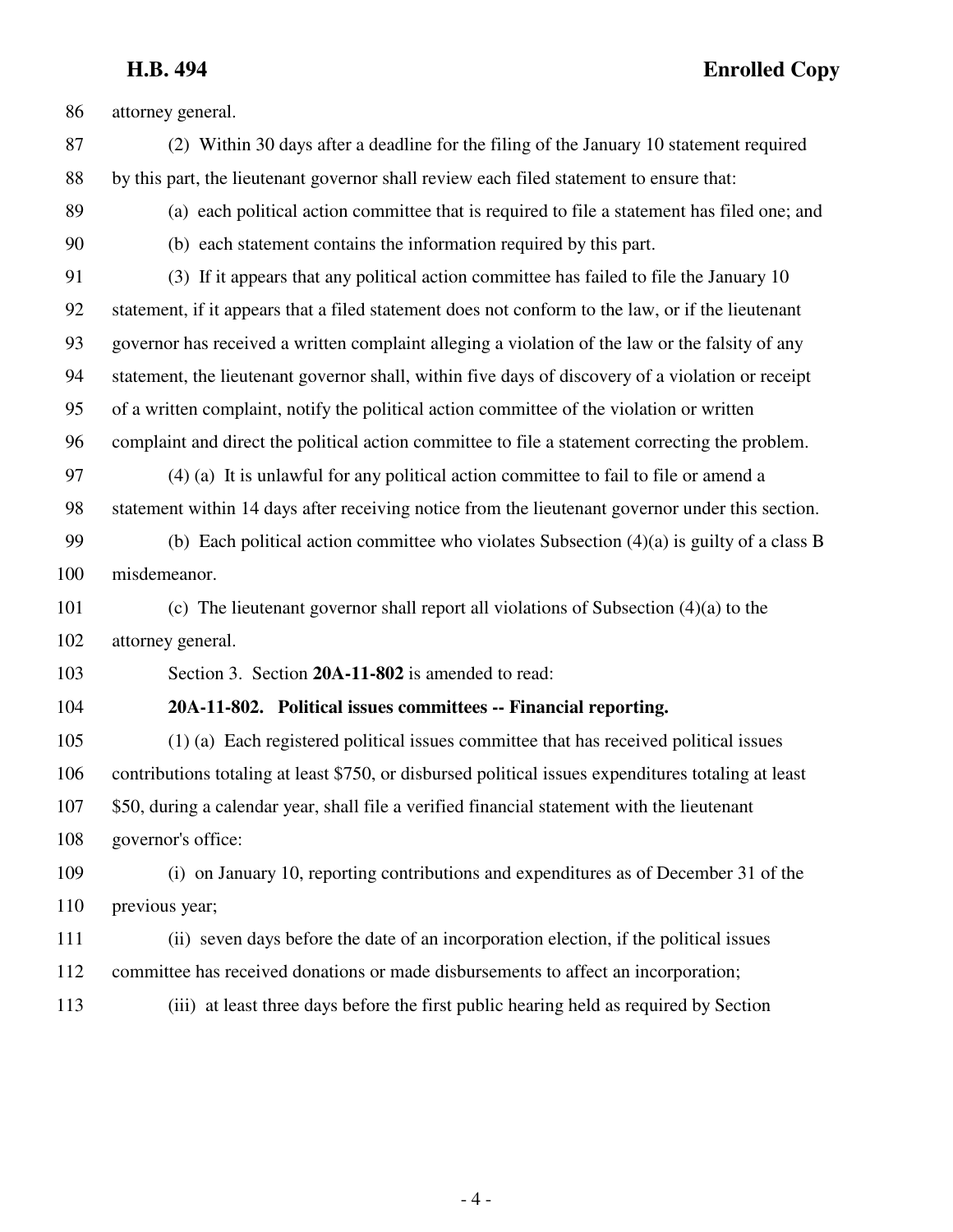| 114 | $20A-7-204.1;$                                                                                     |
|-----|----------------------------------------------------------------------------------------------------|
| 115 | (iv) if the political issues committee has received or expended funds in relation to an            |
| 116 | initiative or referendum, at the time the initiative or referendum sponsors submit:                |
| 117 | (A) the verified and certified initiative packets as required by Section 20A-7-206; or             |
| 118 | (B) the signed and verified referendum packets as required by Section 20A-7-306;                   |
| 119 | $(v)$ on August 31; and                                                                            |
| 120 | (vi) seven days before:                                                                            |
| 121 | (A) the municipal general election; and                                                            |
| 122 | (B) the regular general election.                                                                  |
| 123 | (b) The political issues committee shall report:                                                   |
| 124 | (i) a detailed listing of all contributions received and expenditures made since the last          |
| 125 | statement; and                                                                                     |
| 126 | (ii) all contributions and expenditures as of five days before the required filing date of         |
| 127 | the financial statement, except for a financial statement filed on January 10.                     |
| 128 | (c) The political issues committee need not file a statement under this section if it              |
| 129 | received no contributions and made no expenditures during the reporting period.                    |
| 130 | $(2)$ (a) That statement shall include:                                                            |
| 131 | (i) the name and address of any individual that makes a political issues contribution to           |
| 132 | the reporting political issues committee, and the amount of the political issues contribution;     |
| 133 | (ii) the identification of any publicly identified class of individuals that makes a               |
| 134 | political issues contribution to the reporting political issues committee, and the amount of the   |
| 135 | political issues contribution;                                                                     |
| 136 | (iii) the name and address of any political issues committee, group, or entity that makes          |
| 137 | a political issues contribution to the reporting political issues committee, and the amount of the |
| 138 | political issues contribution;                                                                     |
| 139 | (iv) the name and address of each reporting entity that makes a political issues                   |
| 140 | contribution to the reporting political issues committee, and the amount of the political issues   |
| 141 | contribution;                                                                                      |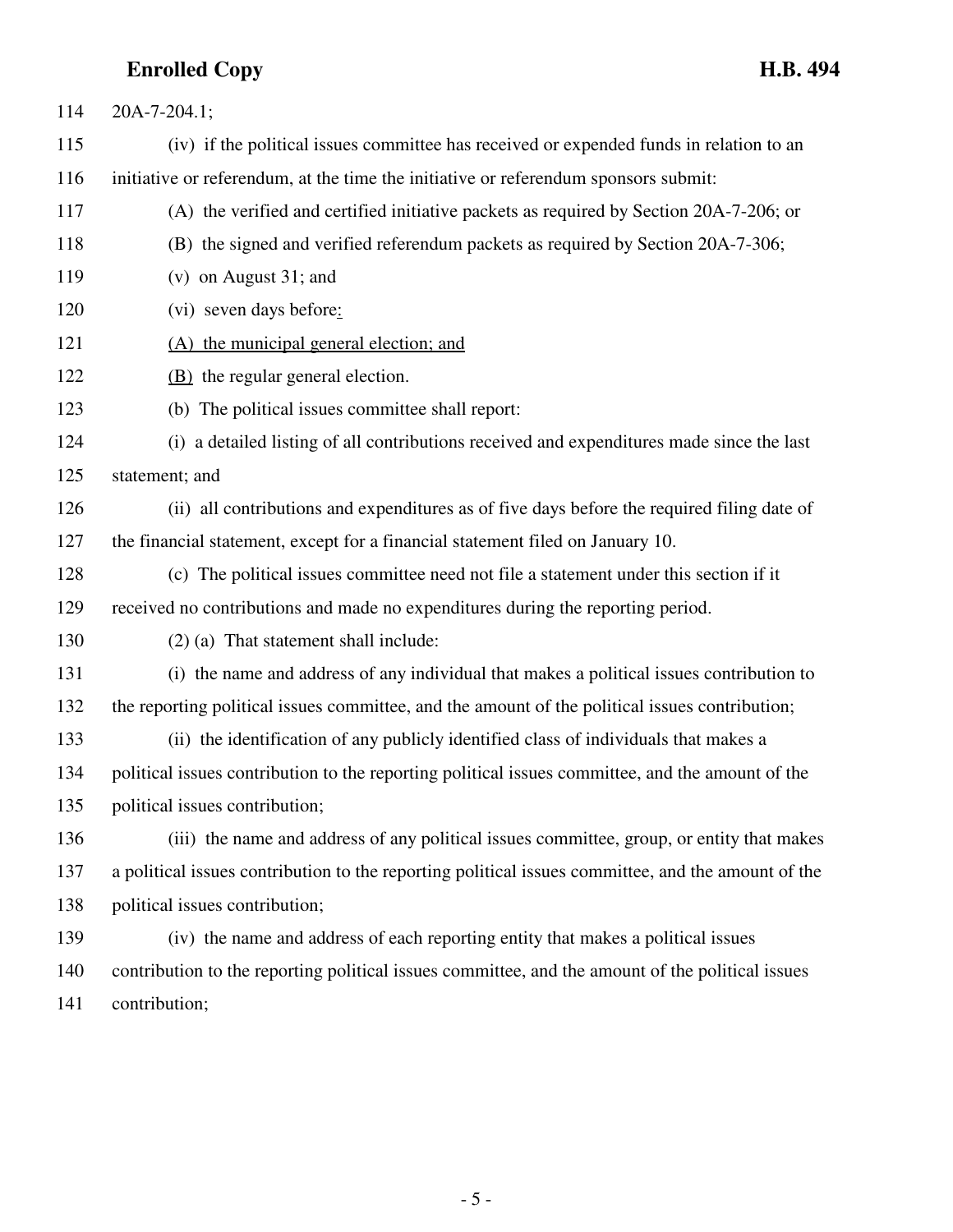# **H.B. 494 Enrolled Copy**

| 142 | (v) for each nonmonetary contribution, the fair market value of the contribution;                |
|-----|--------------------------------------------------------------------------------------------------|
| 143 | (vi) except as provided in Subsection $(2)(c)$ , the name and address of each individual,        |
| 144 | entity, or group of individuals or entities that received a political issues expenditure of more |
| 145 | than \$50 from the reporting political issues committee, and the amount of each political issues |
| 146 | expenditure;                                                                                     |
| 147 | (vii) for each nonmonetary expenditure, the fair market value of the expenditure;                |
| 148 | (viii) the total amount of political issues contributions received and political issues          |
| 149 | expenditures disbursed by the reporting political issues committee;                              |
| 150 | (ix) a statement by the political issues committee's treasurer or chief financial officer        |
| 151 | certifying that, to the best of the person's knowledge, the financial statement is accurate; and |
| 152 | (x) a summary page in the form required by the lieutenant governor that identifies:              |
| 153 | (A) beginning balance;                                                                           |
| 154 | (B) total contributions during the period since the last statement;                              |
| 155 | (C) total contributions to date;                                                                 |
| 156 | (D) total expenditures during the period since the last statement; and                           |
| 157 | (E) total expenditures to date.                                                                  |
| 158 | (b) (i) Political issues contributions received by a political issues committee that have a      |
| 159 | value of \$50 or less need not be reported individually, but shall be listed on the report as an |
| 160 | aggregate total.                                                                                 |
| 161 | (ii) Two or more political issues contributions from the same source that have an                |
| 162 | aggregate total of more than \$50 may not be reported in the aggregate, but shall be reported    |
| 163 | separately.                                                                                      |
| 164 | (c) When reporting political issue expenditures made to circulators of initiative                |
| 165 | petitions, the political issues committee:                                                       |
| 166 | (i) need only report the amount paid to each initiative petition circulator; and                 |
| 167 | (ii) need not report the name or address of the circulator.                                      |
| 168 | Section 4. Section 20A-11-803 is amended to read:                                                |
| 169 | 20A-11-803. Criminal penalties.                                                                  |